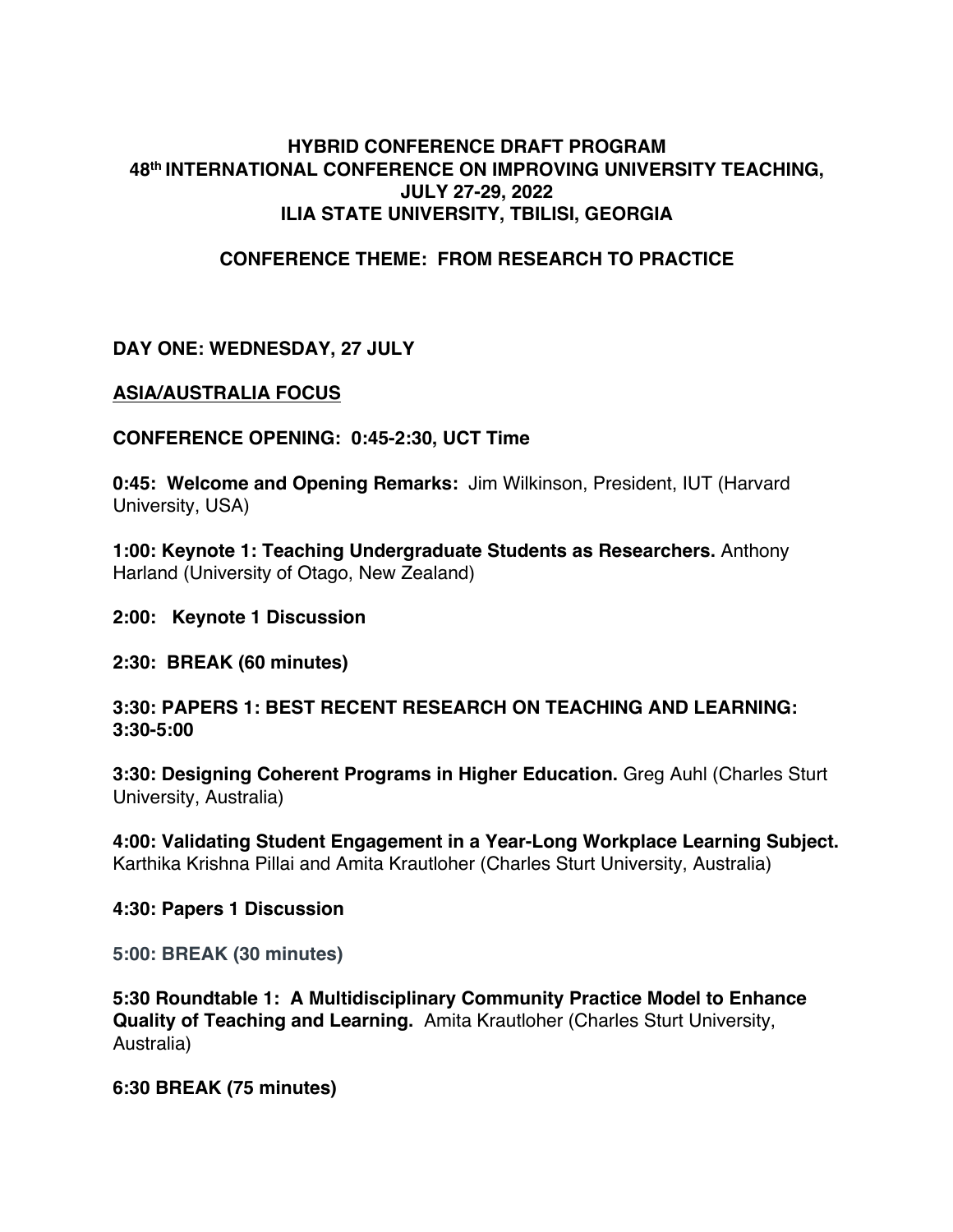# **EUROPE/MIDDLE EAST/SOUTH AFRICA FOCUS**

**CONFERENCE OPENING: 7:45-9:45, UCT TIme**

**7:45: Welcome and Opening Remarks:** Jim Wilkinson, President, IUT (Harvard University)

**8:00: Keynote 2: University Values: from Academia to Society and Back.** Giga Zedania (Ilia State University, Georgia)

**9:00: Keynote 2: Discussion**

**9:30: BREAK (30 minutes)**

**PAPERS 2: 10:00-12:00: ARE WE ASKING THE RIGHT QUESTIONS?**

**10:00: The Growth of Limits: Valuing Sustainability in Education.** Judith Enriquez and Ariel Edesess (Liverpool John Moore University, UK)

**10:30: Enhancement of UG and PG Teaching.** Marina Menshykova and Oleksandr Menshykov (University of Aberdeen, UK)

**11:00: "It Feels Like She's Talking to Me": Explaining Assignments Using Lecturer Videos.** Mirjam Brady (University of Aberdeen, UK)

**11:30: Papers 2 Discussion**

**12:00: BREAK (50 minutes)**

**12:50: Digital Showcase 1: Changing the Culture of Academic Integrity in Georgian Higher Education Institutions.** Giga Khositashvili (Ilia State University, Georgia)

**13:50: BREAK (15 minutes)**

**14:05: Roundtable 2: Major Pitfalls in Qualitative Research that Every Emerging Scholar Should Know.** Izhar Oplatka (Tel Aviv University, Israel)

**15:05: BREAK (40 minutes)**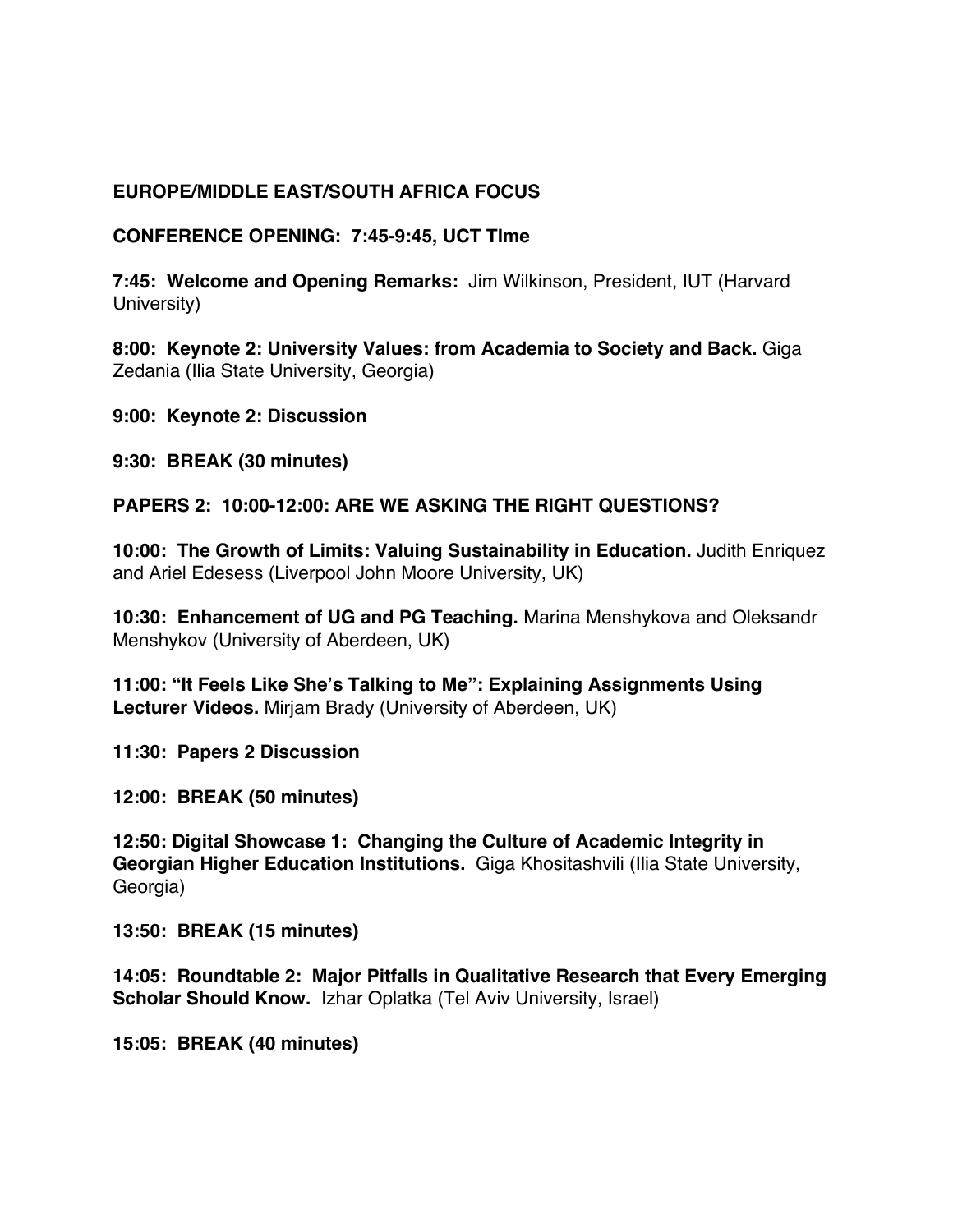# **UNITED STATES / CANADA FOCUS**

### **CONFERENCE OPENING: 15:45-17:45, UCT Time**

**15:45: Welcome and Opening Remarks:** Jim Wilkinson, President, IUT (Harvard University, USA)

**16:00: Keynote 3: TBA**

**17:00: Keynote 3 Discussion**

**17:30: BREAK (30 minutes)**

**18:00: PAPERS 3: DEALING WITH BARRIERS TO IMPLEMENTING WHAT WORKS: 18:00-19:30**

**18:00 Integrating Research and Practice: The Pedagogy of Self-Generated Student Stories in Mechanical Engineering Technology Education.** Carmen Cioc and Noela Haughton (University of Toledo, USA)

**18:30: Helping Our Students to Overcome Barriers to Understanding the Nature of Scientific Knowledge.** Don Faust (Northern Michigan University, USA)

**19:00: Toward Sustainable Knowledge Development and Assessment: Embedding Concept Mapping in Doctoral Research Methods Education.** Noela Haughton (University of Toledo, USA)

**19:30: Papers 3 Discussion**

**20:00: BREAK (60 minutes)**

**21:00: Roundtable 3: Collaborative Team Teaching: A Blessing or a Burden for Educators?** Olga Hilas (Saint John's University, USA)

**22:00: END DAY ONE** 

**DAY TWO: THURSDAY, JULY 28**

**ASIA/AUSTRALIA FOCUS**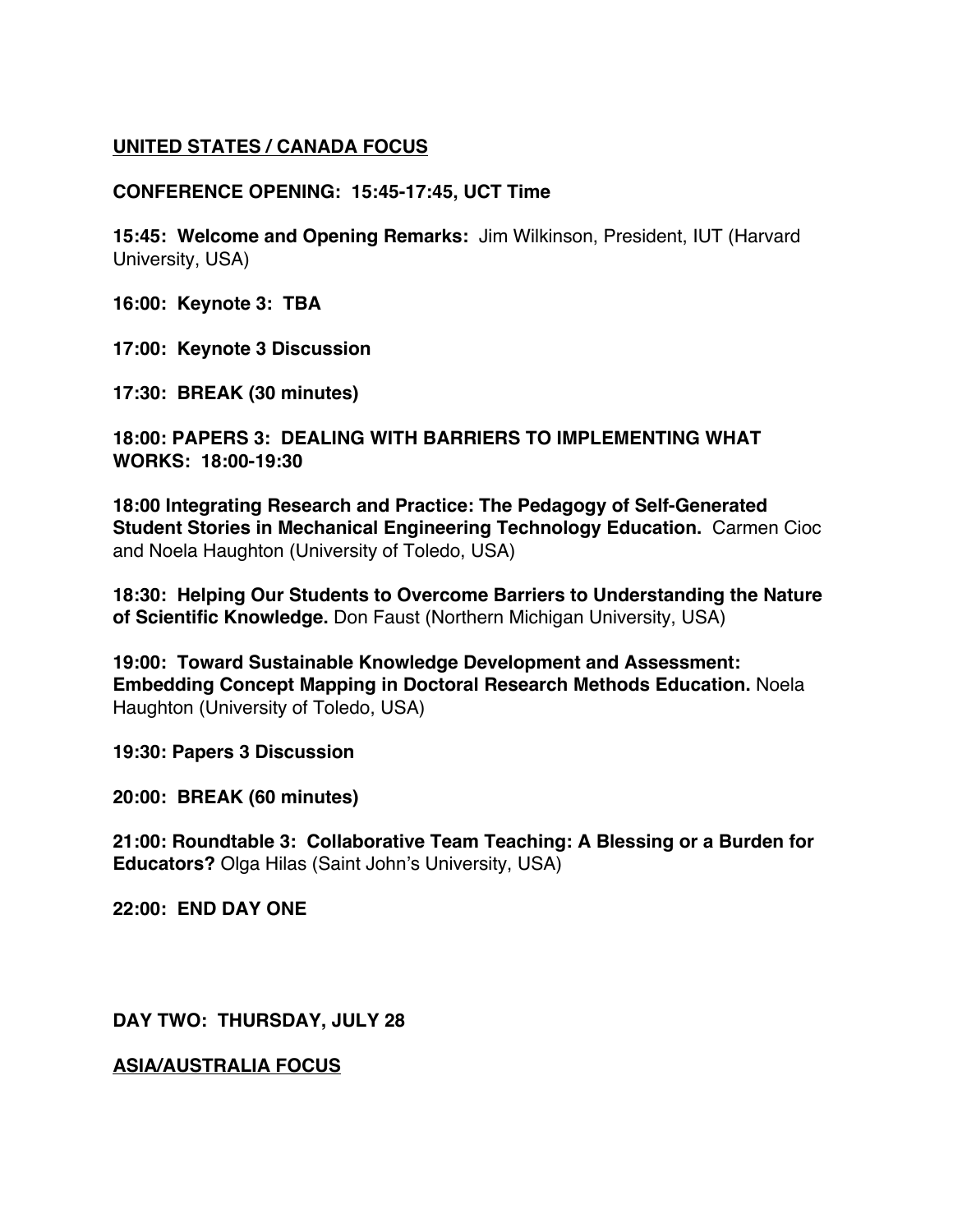### **23:45 Announcements**

**0:00: Roundtable 4: Conversations about Compliance: Reframing Academic Integrity through a Community of Practice.** Kylie Gumbleton and Deborah Scheele (Charles Sturt University, Australia) and Louise Reynolds (Victoria University, Australia)

### **1:00: BREAK (15 minutes)**

### **1:15: PAPERS 5: DEALING WITH BARRIERS TO IMPLEMENTING WHAT WORKS: 1:15-2:45**

**1:15: From Pedagogy to Andragogy.** Greg Auhl, Sally McCarthy, and Denise Wood (Charles Sturt University, Australia)

**1:45: The Impact of Disciplinary Research on Undergraduate Teaching.** Shokoofeh Shamsi (Charles Sturt University, Australia)

### **2:15: Papers 5 Discussion**

### **2:45: BREAK (30 minutes)**

**3:15: Roundtable 5: Developing a Virtual Personal Learning Network in Higher Education: Embracing Complexities, Chaos, Confusions, and Conflicts.** Prue Gonzalez, (Charles Sturt University, Australia)

### **4:15 BREAK (30 minutes)**

**4:45: Roundtable 6: Deliver or Teach? What Is It We Do in the Online Environment?** Denise Wood (Charles Sturt University, Australia)

### **5:45: BREAK: (15 minutes)**

**6:00: Roundtable 7: Creative Practice in the Virtual Studio.** Denitsa Petrovna (University of Edinburgh, UK) and Doug Specht (University of Westminster, UK)

**7:00: BREAK: (45 minutes)**

### **EUROPE / MIDDLE EAST / SOUTH AFRICA FOCUS**

**7:45: Announcements**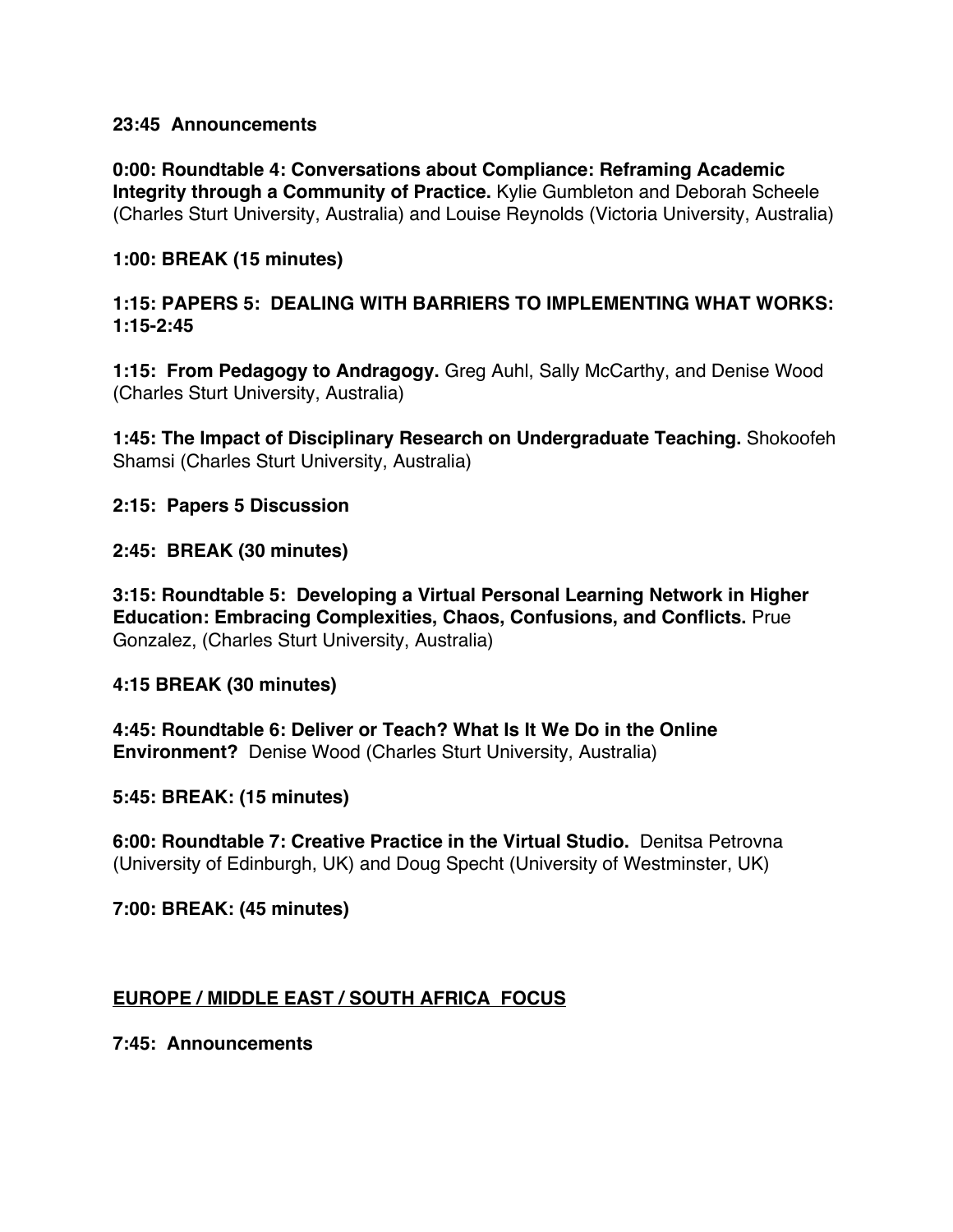**8:00: Roundtable 8: Assessing Your Assessments: Creating Meaningful and Inclusive Assessment Tasks.** Kimberly Davis (University of Glasgow, UK)

**9:00: BREAK (30 minutes)**

**9:30: PAPERS 5: BEST RECENT RESEARCH ON TEACHING AND LEARNING: 9:30-11:30**

**9:30: Through the "Camera Lens": How Do Students Grasp the Future of Learning via Zoom?** Nitza Davidovitch and Ruth Dorot (Ariel University, Israel)

**10:00: What Positive Psychology Interventions Would Help My Maths Students the Most?** Anita Campbell (University of Cape Town, South Africa)

**10:30: Going It Alone Online: Lessons from a Fully Asynchronous Dissertation Module.** Doug Specht (University of Westminster, UK)

**11:00: Papers 5 Discussion** 

**11:30: BREAK (30 minutes)**

**12:00: PAPERS 6: CO-ORDINATING RESEARCH EFFORTS AMONG UNIVERSITIES: 12:00-14:30**

**12:00: Rethinking the Strategic Role of Tenure to Improve Academic Staff Performance and Research Productivity.** Maka Kordzadze (Ilia State University, Georgia)

**12:30: Socio-Ecological Systems Research: A New Way of Teaching Political Science?** Teimuraz Bezhanidze (Ilia State University)

**13:00: Strengthening Inter-School Connections through Research.** Madona Mikeladze and Tamar Siradze (Batumi Shota Rustaveli State University, Georgia)

**13:30: Assessment of Work-Based Learning: Mapping UK Higher Education Approaches.** Heather Morgan (University of Aberdeen, UK)

**14:00: Papers 6 Discussion**

**1430: BREAK (75 minutes)**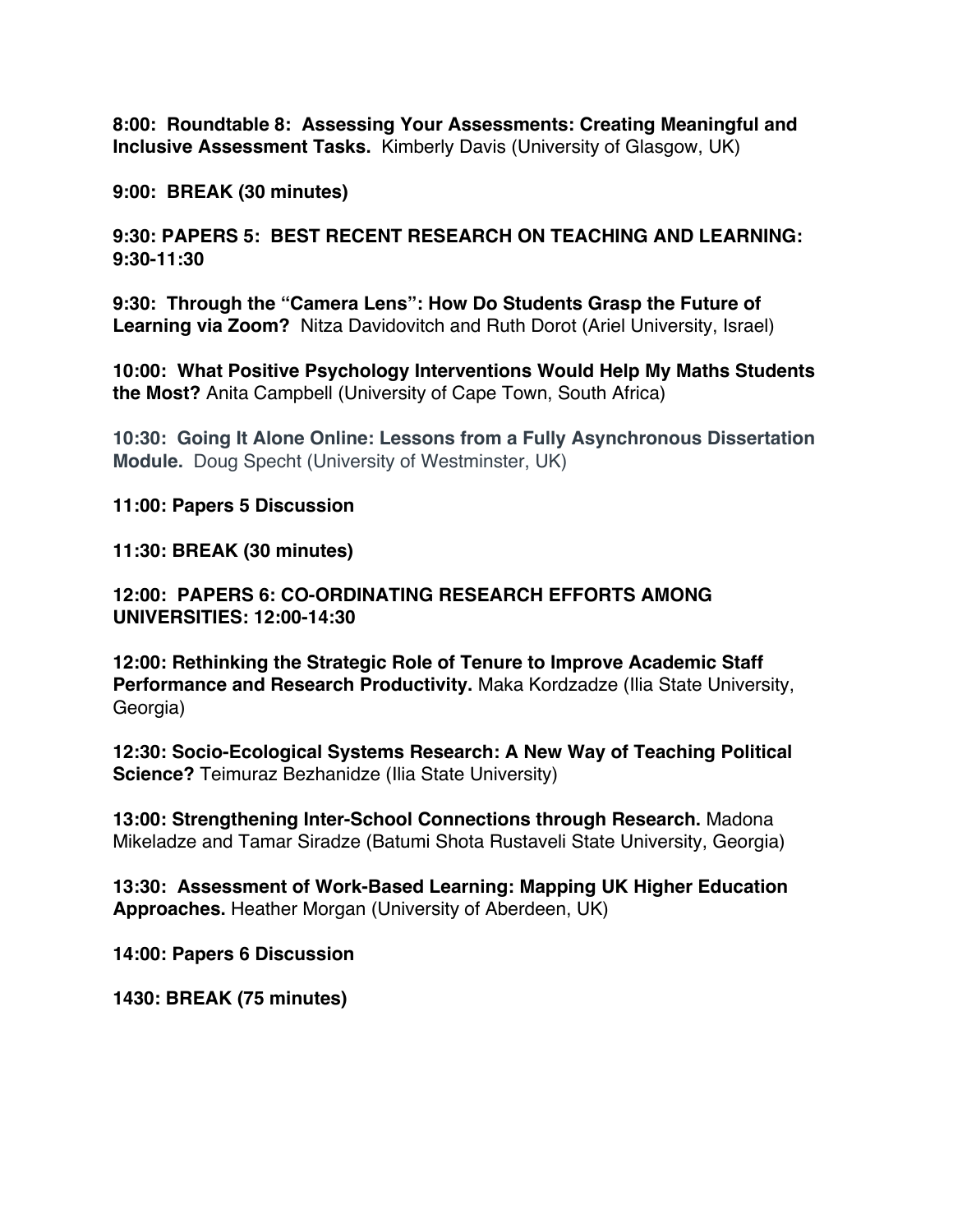### **UNITED STATES / CANADA FOCUS**

#### **15:45 Announcements**

**16:00: Roundtable 9: The Complexities of Caring: Compassion Pedagogy in the Age of COVID and Beyond.** Corine Coniglio (King's College, USA)

**17:00: BREAK (15 minutes)**

**17:15: PAPERS 7: BEST RECENT RESEARCH / ARE WE ASKING THE RIGHT QUESTIONS?**

**17:15: A New Model for SETs: The Development and Validation of Indirect Assessment of Student Learning.** Jackie Thompson (University of Toledo, USA)

**17:45: Improving University Writing through Elimination of Vagueness.** Judith Puncochar (Northern Michigan University, USA)

**18:15: Maximizing Clinical Experience in Teacher Education.** Marcella Kehus (University of Toledo, USA)

**18:45: Papers 7 Discussion**

**19:15 BREAK** (45 minutes)

**20:00: Roundtable 10: Peer Assessment: How Valuable Is It Really?** Tina Caliendo (St. John's University, USA)

**21:00: BREAK (15 minutes)**

**21:15: Roundtable 11: The Show Must Go On!** Karen Smith (University of British Columbia, Canada)

**22:15: END OF DAY TWO**

**DAY THREE: FRIDAY, JULY 29**

**ASIA / AUSTRALIA FOCUS**

**0:45: Announcements**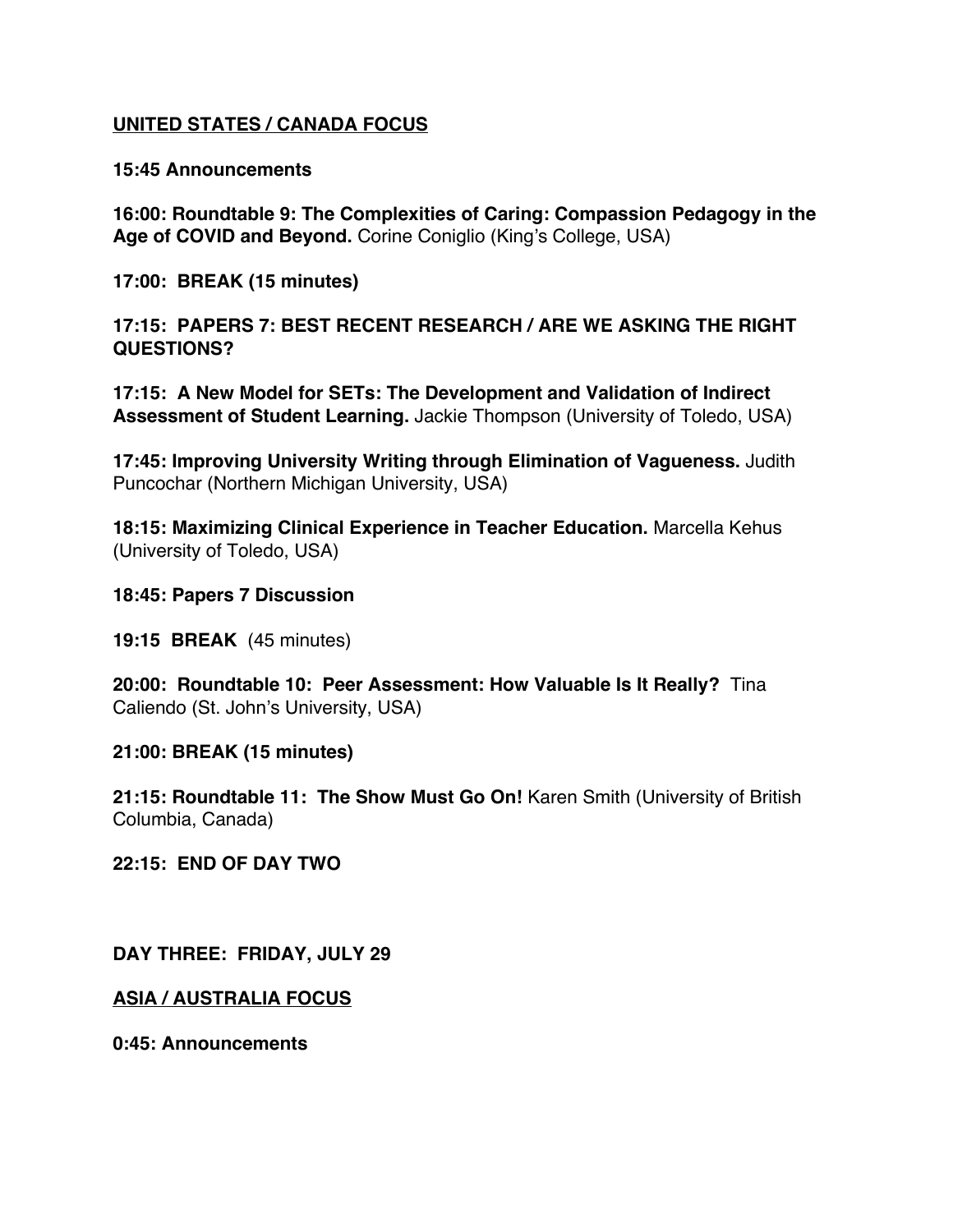**1:00: Workshop 1: Is an Interactive Oral What's Missing in Your Classroom?**  Marissa Samuelson, Ruth Crawford, and Amita Krautloher (Charles Sturt University, Australia)

**2:00: BREAK (15 minutes)**

**2:15: Digital Showcase 1: Building a Sustainable Global Community of Learners in Blended Learning.** Kai Lin Ong, Thomas Wong, Miracle Phi Bee Wong, and Emma Hernandez Steen (Heriot-Watt University, UK and Malaysia)

**3:15 BREAK (30 minutes)**

**3:45: Posters 1: Lightning Talks and Discussion**

**4:45: BREAK (15 minutes)**

**5:00 PAPERS 8: ARE WE ASKING THE RIGHT QUESTIONS?/ STUDENTS AS PARTNERS: 5:00-7:30**

**5:00: Using SoTL to Enhance Teaching and Learning Across the Disciplines.** Christina Gitsaki (Zayed University, United Arab Emirates)

**5:30: The Role of the University Science Laboratory for Pre-Service Teacher Education.** Marika Kapanadze (Ilia State University, Georgia)

**6:00: Assessment for Learning (AFL)**. Mordechai Miron (Tel Aviv University, Israel)

**6:30: What Students' Written Feedback on Teaching Tells Us.** Fadia Nasser Abu-Alhija (Tel Aviv University, Israel)

### **7:00: Papers 8 Discussion**

**7:30: Concluding Remarks.** Jim Wilkinson (Harvard University, USA)

# **EUROPE / MIDDLE EAST / SOUTH AFRICA FOCUS**

**7:45: Announcements**

**8:00: Roundtable 12: Teaching and Learning in Crisis: Their Effect on New Directions of Thinking in Higher Education.** Nitza Davidovitch (Ariel University, Israel)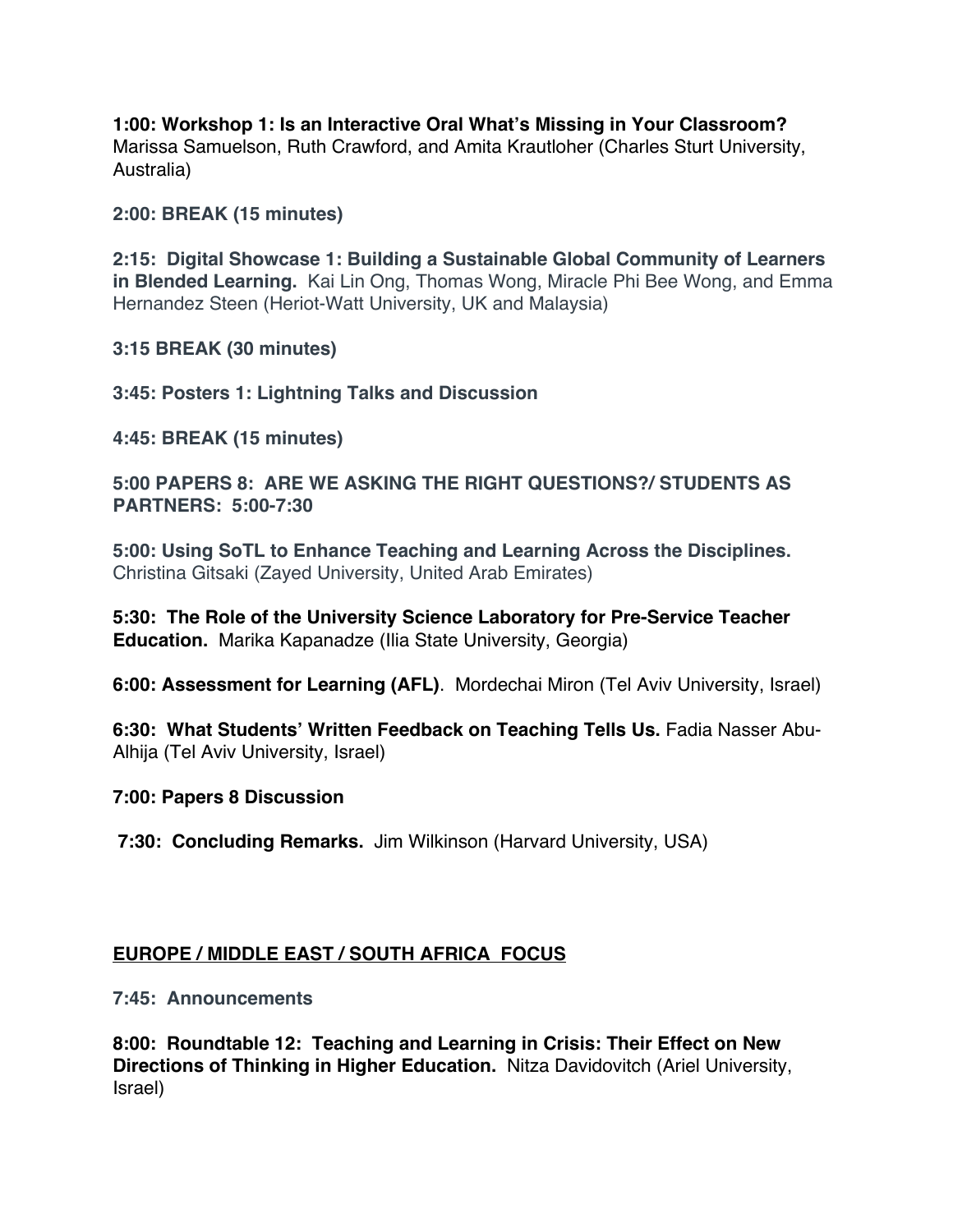# **9:00: Concluding Remarks for Tbilisi Hosts**

# **PAPERS 10: STUDENTS AS PARTNERS IN CLASSROOM RESEARCH: 9:30-12:00**

**9:30: Reflective Journals as the Research Instrument for Student Learning.**  Sofiko Lobzhanidze, Eka Tkavashvili, and Marika Kirvalidze (Ilia State University, Georgia)

**10:00: Helping Students Deal with Failure.** Anita Campbell, Disaapele Mogashana, and Moses Basitere (University of Cape Town, South Africa)

**10:30: Using Mahara for e-Assessments in Research-Based Learning.** Markus Fischer (Ruhr West University of Applied Sciences, Germany)

**11:00: Design of Online Teaching Materials for a Civil Engineering UK Degree Program: Challenges and Findings.** Oleksandr Menshykov and Marina Menshykova (University of Aberdeen, UK)

### **11:30: Papers 9 Discussion**

# **12:00: BREAK (15 minutes)**

**12:15: Keynote 4: Defending Higher Education at Risk: Responses, Roles, and Responsibilities of the International Academic Community.** Thomas Parkinson (University of Kent, UK)

# **13:15 Keynote 4 Discussion**

**13:45: Digital Showcase 3: The Global Classroom in American Politics.** Malcolm Harvey (University of Aberdeen, UK)

# **14:45: Posters 2: Lightning Talks and Discussion**

**15:45 Concluding Remarks.** Jim Wilkinson (Harvard University, USA)

**16:00 BREAK (15 minutes)**

# **UNITED STATES / CANADA FOCUS**

**16:15: Announcements**